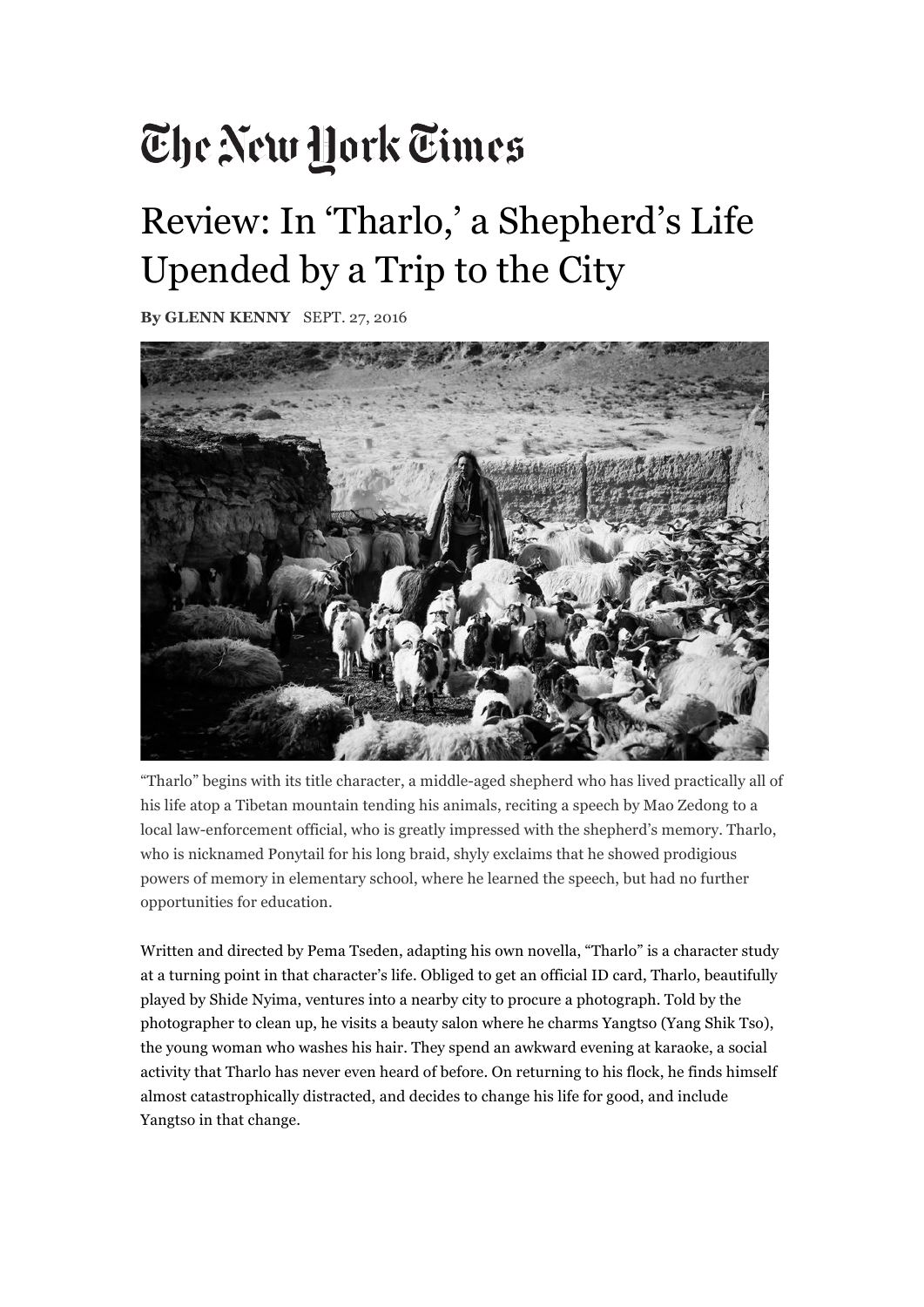The movie is shot in black and white, in often very long takes. The style calls to mind the early films of the American director Jim Jarmusch, but this picture does not emulate Mr. Jarmusch's knowing sardonic tone. "Tharlo" instead opts for fleeting charm and shaggy humanism, until the narrative takes a grim turn that's both trite and sexist. The bottom drops out of the movie, leaving its interest almost exclusively ethnographic.

https://www.nytimes.com/2016/09/28/movies/review-tharlo.html?\_r=0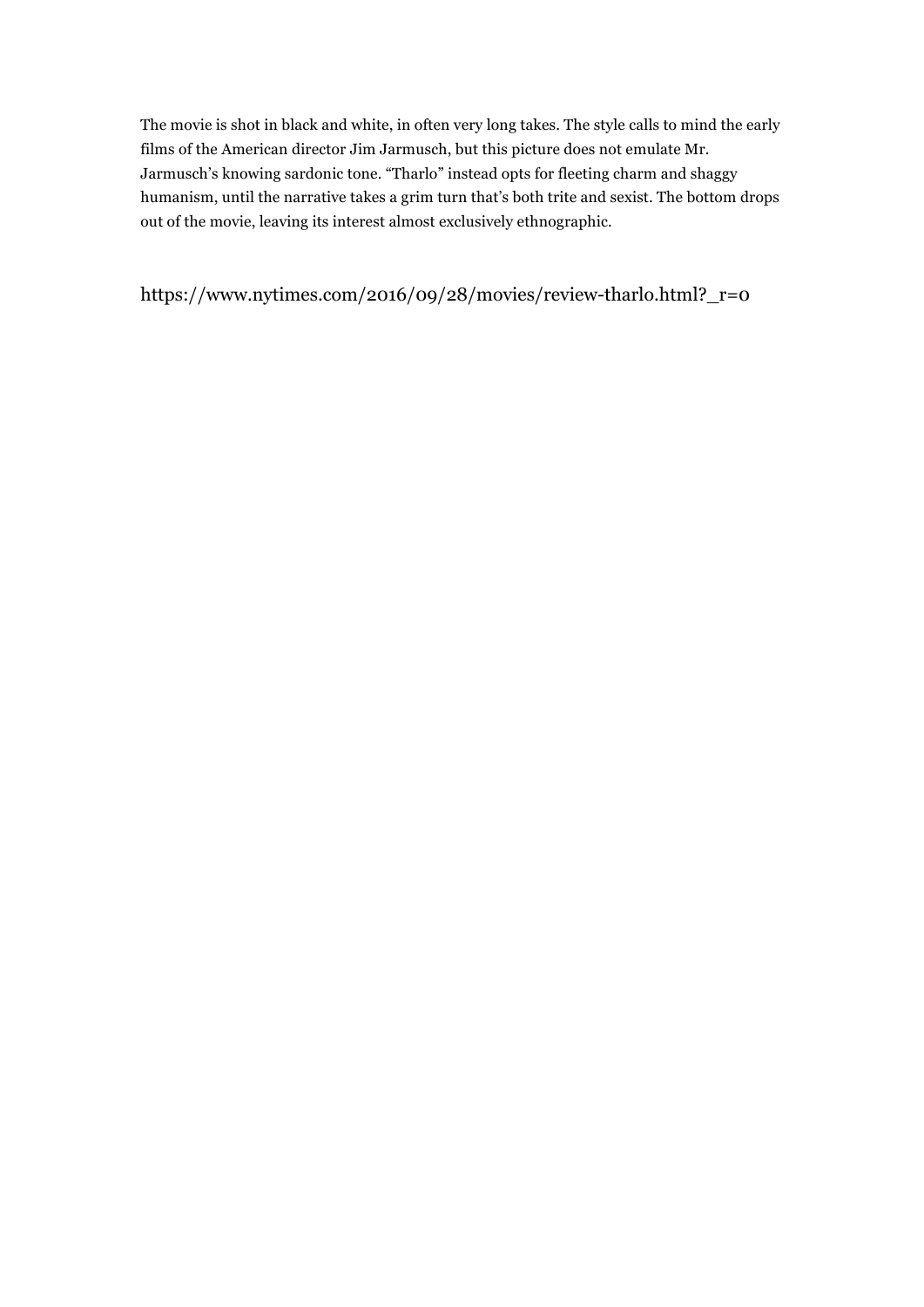

2:21 PM PDT 10/4/2016 by Frank Scheck



Courtesy of dGenerate Collection at Icarus Films

**A lonely Tibetan shepherd becomes romantically involved with a sophisticated younger woman in Pema Tseden's acclaimed drama.**

Being a shepherd undoubtedly requires a lot of patience, and so does watching the latest effort from acclaimed Tibetan filmmaker Pema Tseden *(Old Dog*). Relating the tale of a sheepherder whose life changes dramatically when he ventures to the big city and becomes romantically involved with a younger, sophisticated woman, *Tharlo* is meticulously executed, but like many art house films of its type, it's more than a little dull.

The title character (Shide Nyima) lives a quiet, simple life tending to his flock, with a pet lamb being his only company. Although uneducated, he possesses a prodigious memory, as demonstrated by his ability to quote at length from Chairman Mao's *Little Red Book*, a feat he performs at the drop of a hat.

Notified by the local authorities that he must obtain an official ID card — "I know who I am, isn't that enough?" he complains — Tharlo, more commonly known as "Ponytail" for his trademark hairstyle, ventures into the nearest town. He visits a photographer to get his picture taken, only to be told that he must first get himself cleaned up. He then goes to a hair salon, where's he attended to by the comely Yangchuo (Yang Shik Tso), whose untraditional manner is signified by her short hair and cigarette smoking. She acts flirtatiously, and that night they go out together to a karaoke bar, a form of entertainment that thoroughly befuddles Tharlo.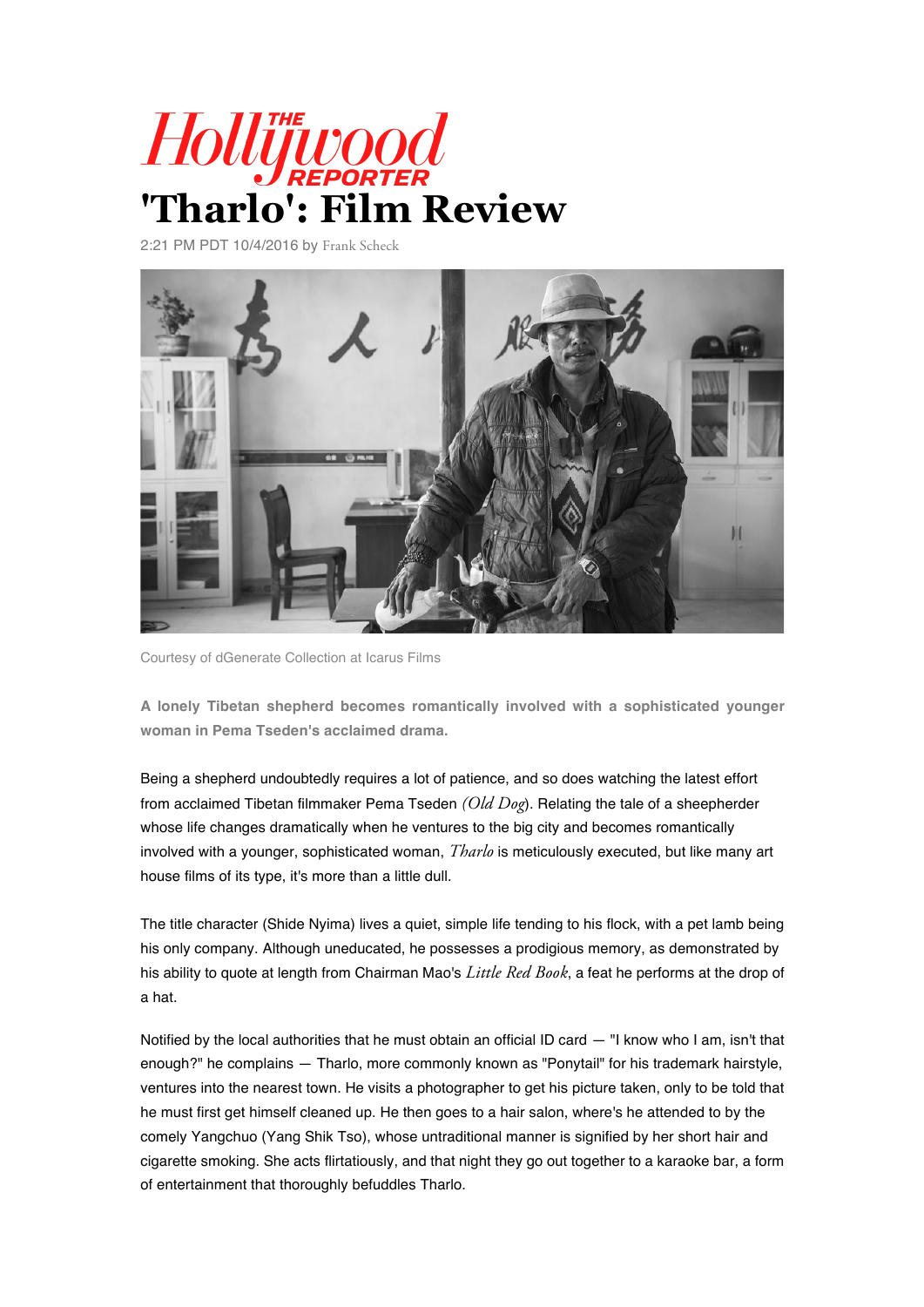That the gentle shepherd's life is going to change, and not for the better, upon meeting the free-spirited young woman is not hard to guess. But while the plot developments are predictable, the director imposes an austere style that invests the allegorical proceedings with a fable-like quality. The black & white film is composed of long, static, meticulously composed shots (the press notes claim only 84 in all) that frequently emphasize the central character's feelings of disorientation and dislocation. The sound design also is carefully designed, the loud cacophony of the urban settings dramatically contrasting with the deafening silence of the countryside.

The glacially paced film is ultimately more interesting for its ethnographic and technical aspects than its rudimentary storyline, although the marvelous deadpan performance by Nyima, an acclaimed Tibetan theater performer, provides a much-needed humanistic quality.

http://www.hollywoodreporter.com/review/tharlo-review-935029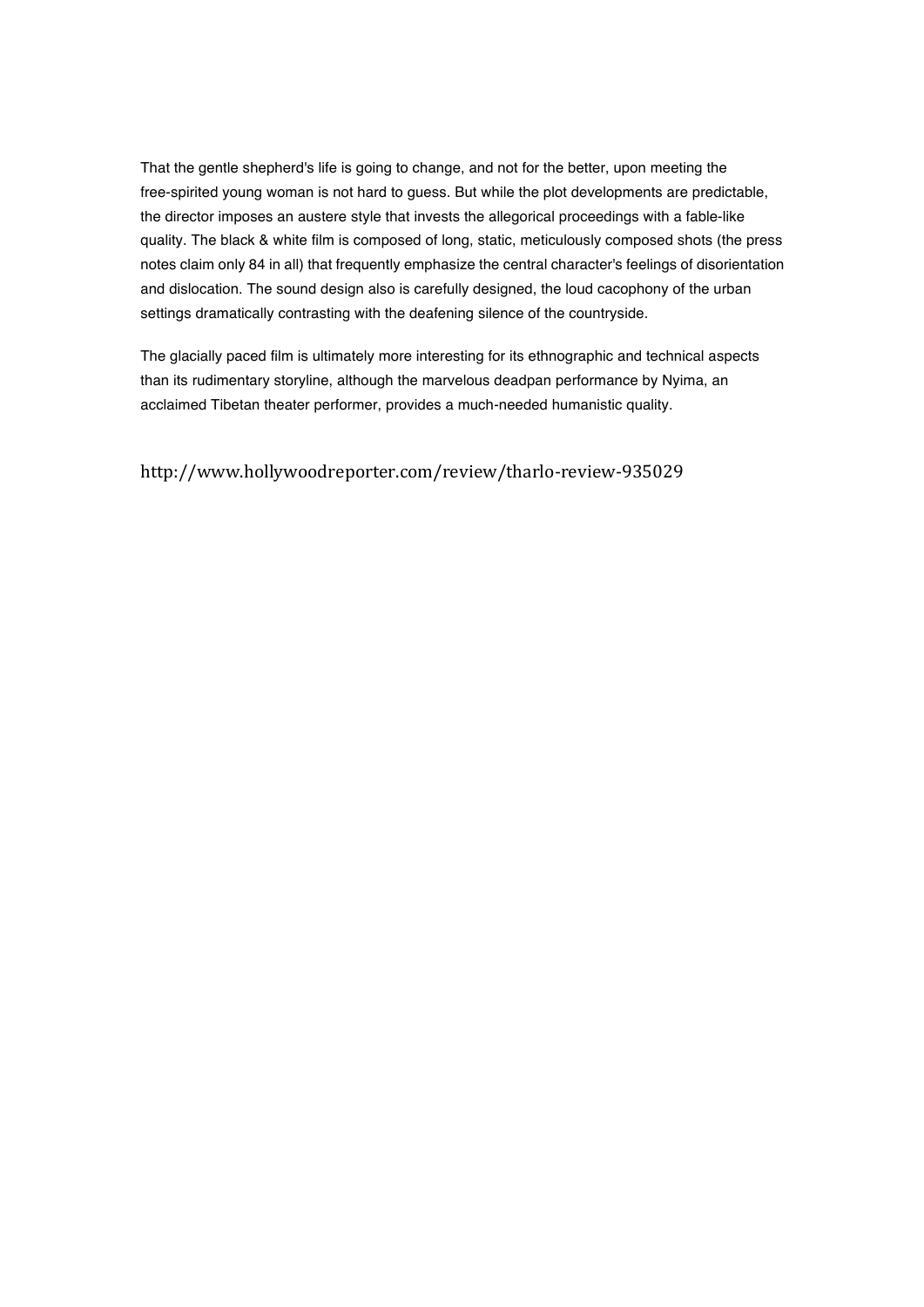# SCREENDAILY **'Tharlo': Review**

2 October, 2015 | By Wendy Ide



**Dir: Pema Tseden. China. 2015. 123mins**

**Issues of identity, clashes of culture and the nitty-gritty of sheep-herding are the themes which drive Tibetan director Pema Tseden's beguiling fable** *Tharlo.* **The eponymous central character, a simple shepherd more used to the derisive moniker 'Ponytail' than he is to his given name, finds the certainties of his austere, isolated existence called into question when he is sent to the nearest town to be photographed for an ID card. This is a slow burning piece of storytelling which moves at the same unhurried, methodical pace as life in the steppes. As such, it requires a certain investment from the audience. However, this is repaid amply by an unassuming but accomplished picture which should connect with an adventurous arthouse audience.**

#### **For the most part, this is a beautifully judged picture from a director to note.**

The film also works on an allegorical level as a commentary on Tibet itself. Tseden shows us a country where deep-rooted traditions and a rich cultural history co-exist uneasily with the encroaching tide of modernity. Tharlo (Shide Nyima) is a man full of contradictions. He has an exceptional memory and can still recite the huge, unwieldy chunks of Chairman Mao's *Little Red Book* that he learned as a nine-year-old. But he can't remember how old he is – his rough estimate is "past 40,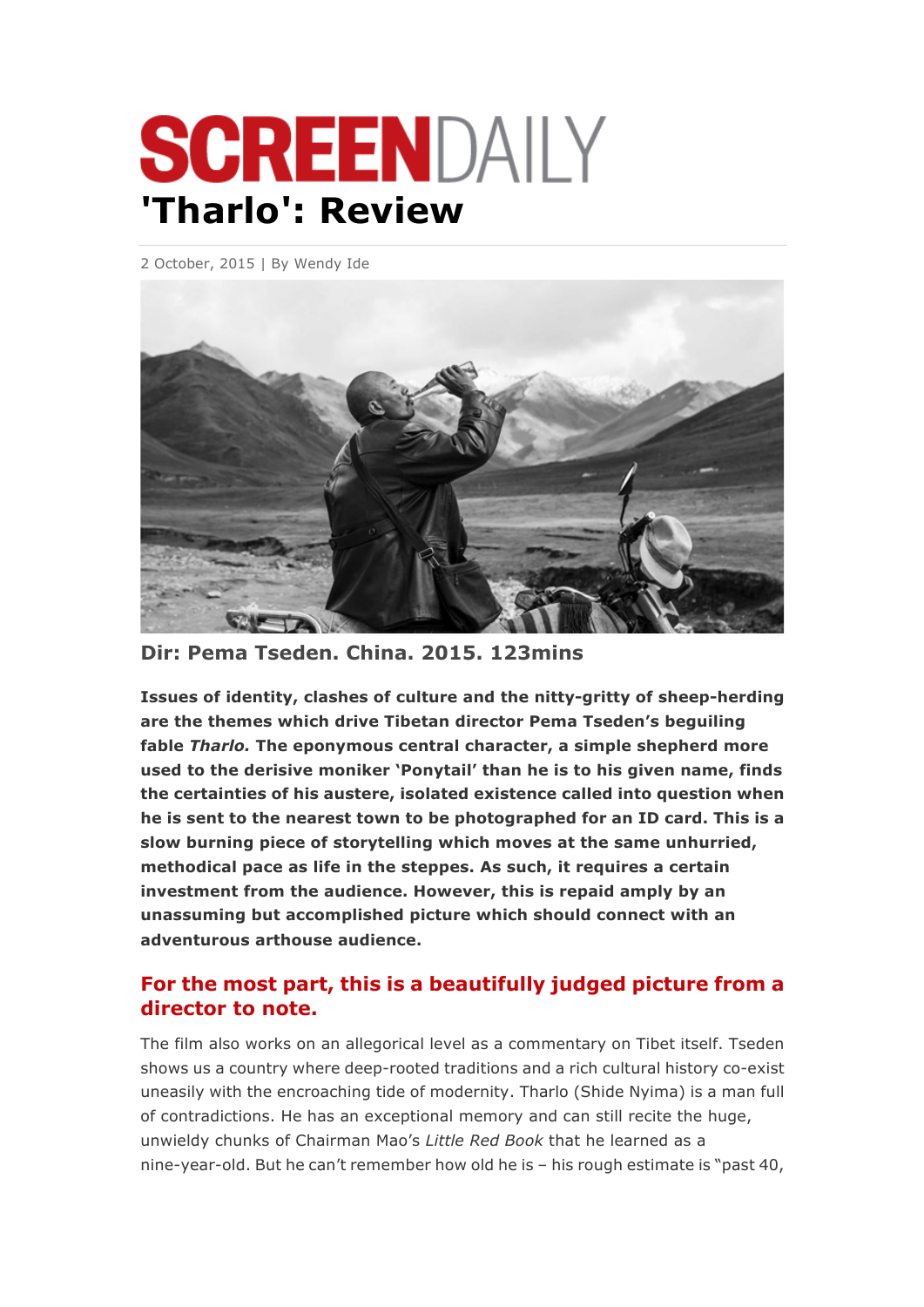I guess". In some ways, he has stalled at the point where his scant education stopped and he was sent to work. Morality, for him, is black and white. People are either good or bad.

When he is informed by the local police chief that he must get an ID card, he is bewildered. "I know who I am. Isn't that enough?". But he complies, and with an orphaned lamb in tow, he makes the long journey to the nearest town. The photographer takes issue with his straggly, unwashed hair and sends him across the road to a barbers to be tidied up a little. It's here that he has the fateful encounter that will change the course of his life.

The hairdresser, Yangchuo (Yang Shik Tso) , is a modern young woman. She has cut her hair short, she smokes. Tharlo is slightly scandalised; it's the first time he has seen a Tibetan girl smoke. She lazily toys with Tharlo, tugging his stringy ponytail and calling him handsome. He is lost.

Tseden shoots in striking black and white, using long takes and locked shots which give the audience plenty of time to absorb the admirable work by production designer Daktse Dundrup. But where the film really excels is in its use of sound, supervised by Dukar Tserang.

From the moment that Tharlo gets into town, he is buffeted by noise. There's the constant putter of traffic in the street outside: at least two radios bleeding into each other; the hum of the flies that languidly weave around the shop. It's a stark contrast to the almost oppressive silence of the mountains, punctuated by the occasional yelp of wolves and mournful folk songs that drift from Tharlo's radio, ghostly voices from a long-forgotten past. A scene in a karaoke bar is particularly well-handled. Yangchuo slyly serenades Tharlo with the lyrics, "I am leaving the mountains to go out into the world" while outside their cubicle, the world gets drunk and howls at the night.

Some of the symbolism is a little heavy handed. The lamb, for example, is clearly a metaphor for Tharlo's embattled innocence. So no prizes for guessing how well things work out for the lamb. But for the most part, this is a beautifully judged picture from a director to note.

http://www.screendaily.com/reviews/tharlo-review/5094966.article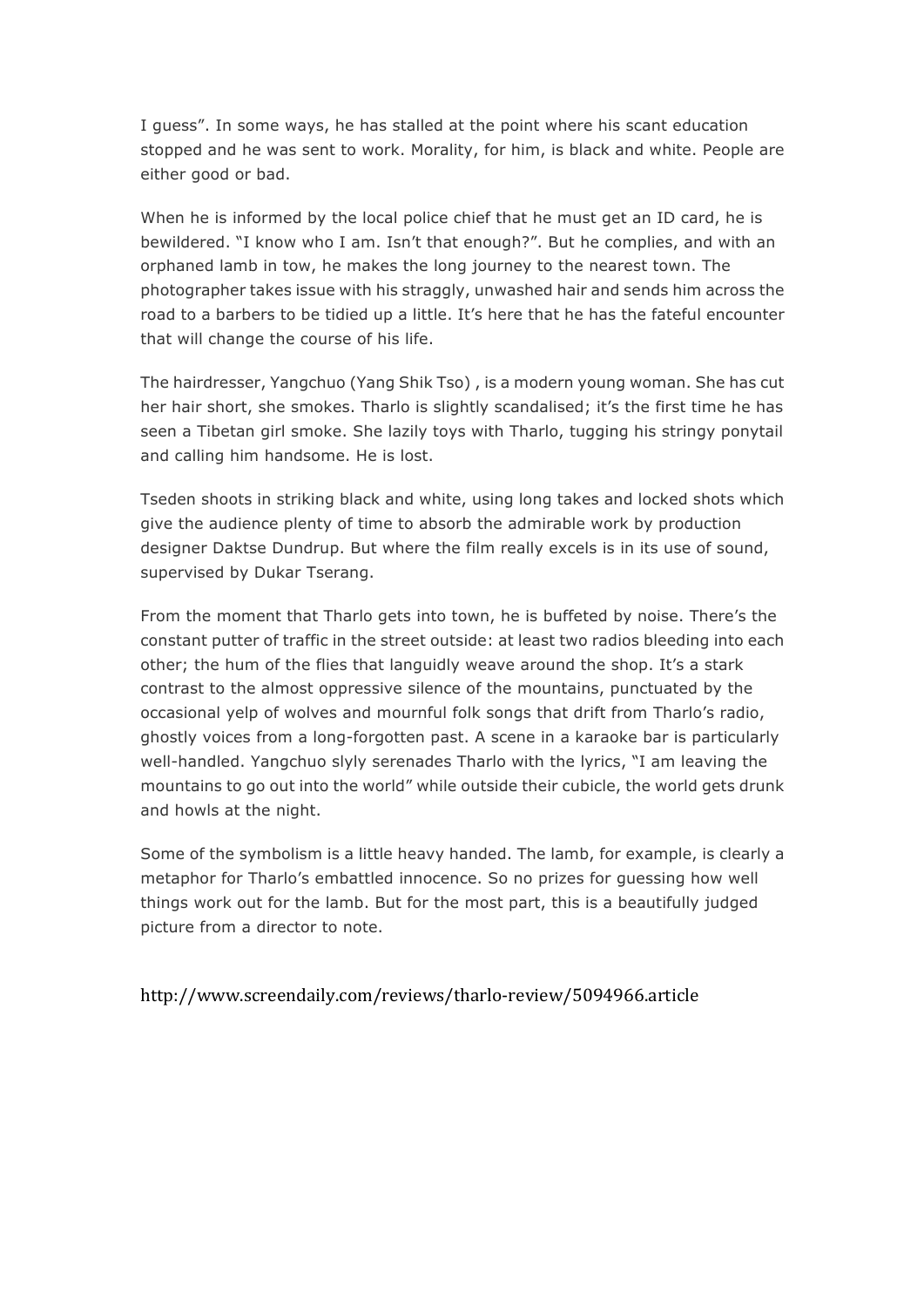



# **Tharlo**

#### BY DIEGO SEMERENE

SEPTEMBER 27, 2016

Pema Tseden's Tharlo bears an improbable, even uncanny, likeness to F.W. Murnau's Sunrise. It's not just because of its striking black-and-white cinematography, but for the ways in which Tseden dramatizes the perils of modernity in the simplest of ways. In the Murnau film, a married man is enraptured by the vampy city woman who brings his most sordid drives to the surface. Suddenly a settled life becomes completely unmoored by the possibility of the new. The eponymous man (Pema Tseden) in Tseden's film, a ponytailed sheep herder with a lamb for a pet and a very good memory for reciting Comrade Mao's speeches, is similarly undone by the temptations of a short-haired city girl (Yang Shik Tso), a mermaid of sorts who lures him away from the righteous loneliness of the farm and the discipline of his craft.

While the temptress from Sunrise drives the man to consider drowning his own wife, Tharlo's capitulation to the dangers of a woman with a plan and a weak sense of ethics seems as if it can only bring about his own demise and that of his herd. A scene where Tharlo gets his hair washed by his siren echoes Sunrise's classic salon sequence, where the wife, now safe from the husband's bout with murderousness, watches him get a fancy hot shave. The wonders, and the most fundamental feature, of Tseden's film lie in the plainness of its narrative, which essentially consists of Tharlo's ultimately Kafkaesque attempts at getting an official ID card made.

The steps to producing such visible and institutional proof of who Tharlo is—from getting his hair washed by the temptress so as to look presentable for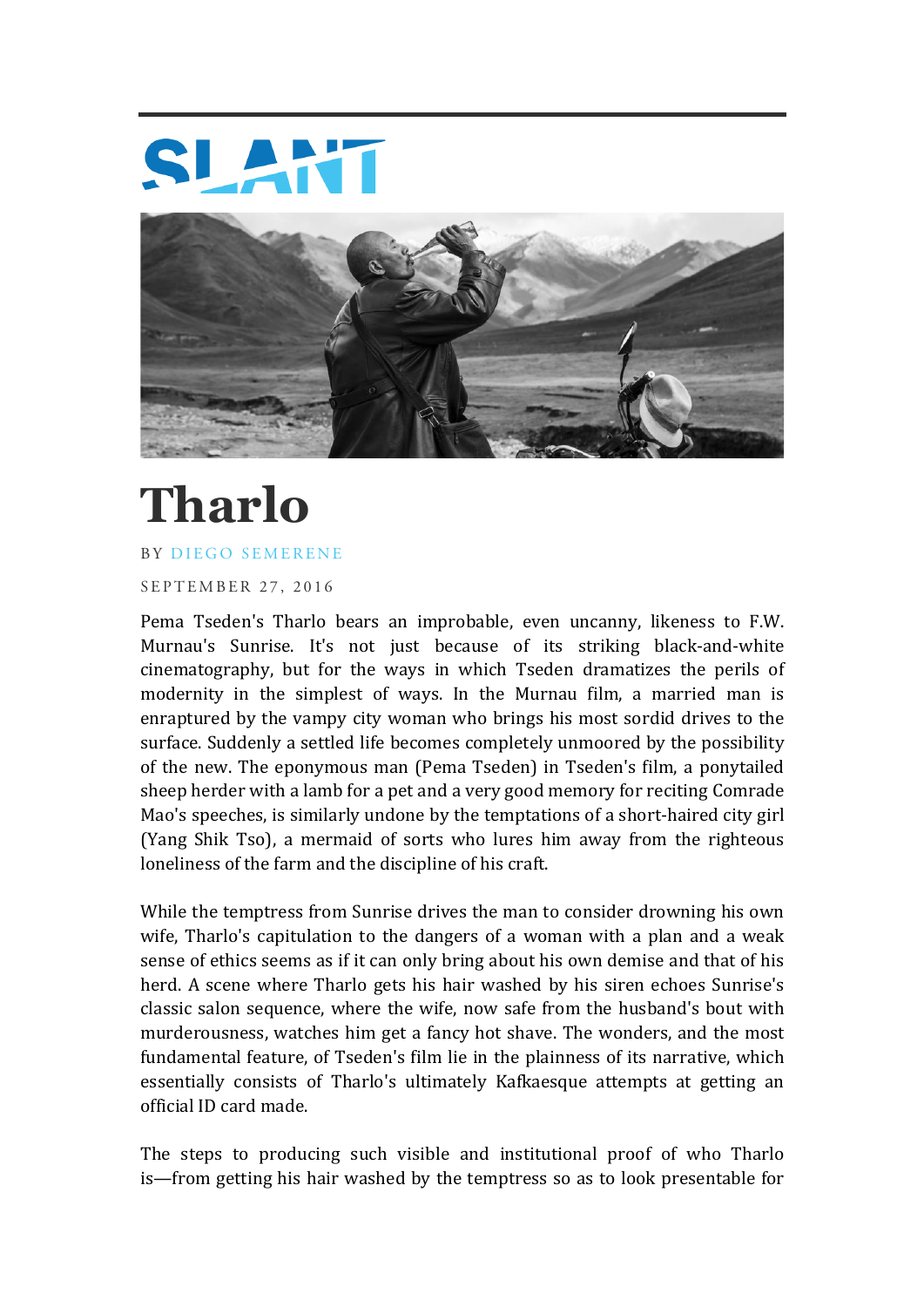the ID card, to paying for it at the local police station—should, presumably, be quick and straightforward. But Tseden, like his main character, soaks in every moment with the boredom-defying curiosity—the fertile patience—of an Abbas Kiarostami or Apichatpong Weerasethakul protagonist.

In the logic of the film, for the camera to move at all would feel like a betrayal of its contemplative hunger.

Throughout, scenes persist, like a tableau, until every possibility for poesis has been extinguished; the steps for Tharlo's ID card to be produced are delayed, providing ample opportunity for him to lose his sense of self in the process. Ingeniously, by the time the card is made, Tharlo, worn-out and now sans ponytail, no longer coincides with the identity the card is meant to represent; the events that followed the taking of the photograph have unsettled him to the point that he no longer resembles his original self.

Tseden's camera is so respectful of the inner drama of his characters, so deferential to their suffering, that it locks itself into place, as if stunned. The camera remains static as Tharlo walks into the photo studio and waits his turn. It stays still as the photographer takes portraits of an impassive couple, ordering her assistant to change the various backgrounds for the photographs; one moment we're in front of the Tiananmen in Beijing, the next in New York City. The camera doesn't dare to move either when the flirty hairdresser who massages Tharlo's skull concocts a plan to profit off of the many sheep that he claims to own. The camera even lingers, dutifully immobile, when Tharlo picks up smoking, when he has a coughing fit, when he snores, when he puts his clothes back on post-coitus.

Uninitiated audiences may be oblivious to nuances that seem important here, such as references to Tibetan girls not normally smoking cigarettes, or wearing their hair short. But the film's visceral message—the frailty of man, so easily unraveled by the deceitful availability of strangers, so perpetually paralyzed by bureaucracy—is undeniably brewing in the slowness of every frame. In the logic of the film, for the camera to move at all would feel like a betrayal of its contemplative hunger, an unsettling indulgence, not unlike the cropping of a painting which could only be grasped through its totality.

http://www.slantmagazine.com/film/review/tharlo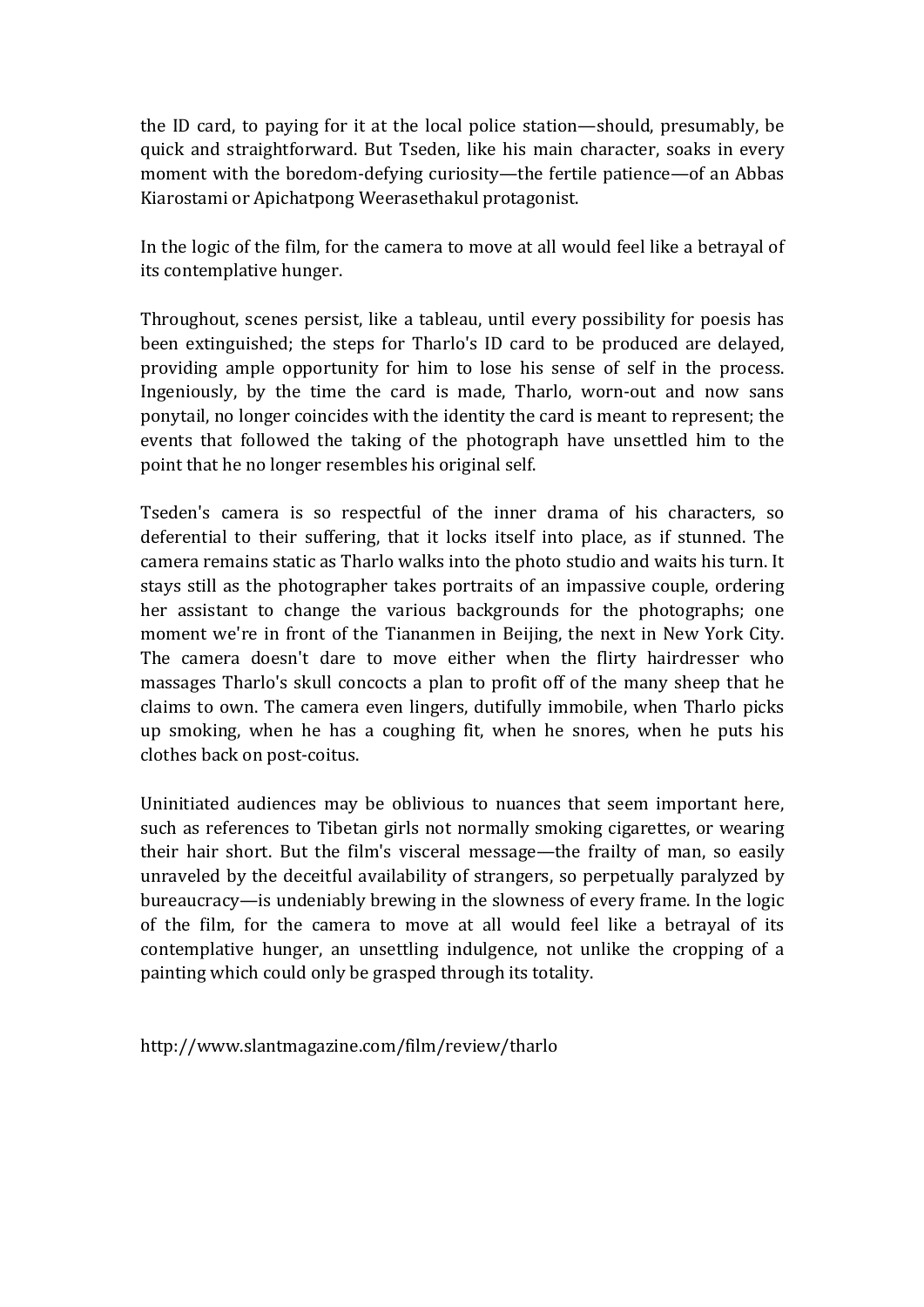

### **Review of Pema Tseden's Tharlo**



Courtesy of Icarus Films

#### by **Maya Rudolph**

This review contains spoilers.

Tharlo, Pema Tsenden's noir-inflected romance, is a story of identity, a journey of the self in black and white. A Tibetan shepherd known by his eponymous "Ponytail" travels from his rural home to a small city in Qinghai Province in reluctant pursuit of an ID card—the documentation all Chinese rely on to designate their residency. His never-used given name is Tharlo and, though he's easygoing, Ponytail isn't convinced that he needs an ID. "I know who I am," he says plainly. "Isn't that enough?" But it's not enough—at least not for Tseden to set the stakes for Tharlo's journey into the miasma of the city. A conversation of the heaviness of life and death plays out in the bureau office of Chief Dorjie, a friendly Tibetan cop who compliments Tharlo's formidable recitation of Mao's "Serve the People." As the men reflect on the line "To die for the people is weightier than Mount Tai," Tharlo tells Dorjie he's confident that his own way of serving the people, tending his flock of sheep, will bring Mount Tai-volume gravity to his death when the time comes.

In the city, Ponytail tries on his urban identity as Tharlo. Accompanied by an orphaned lamb he carries in a satchel, Tharlo waits his turn in a photography studio and watches a couple pose, first against a painted backdrop of Tian'anmen Square and then a boxy, distorted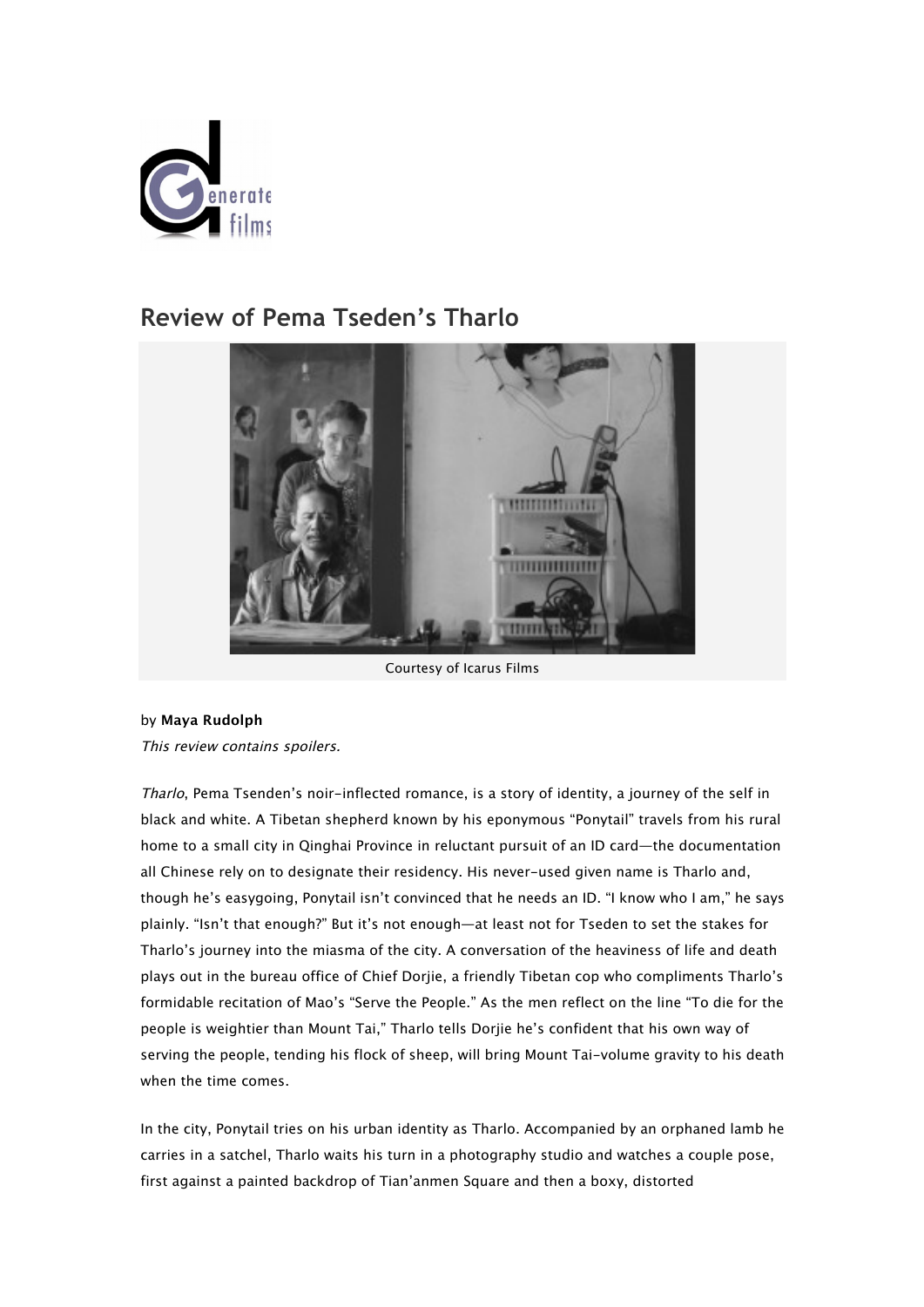representation of the New York City skyline. Tseden presents the discrete, static spaces of an urban town through reflections and cropped frames that betray Tharlo's discomfort with the unfamiliar customs of city life. Played with a plainspoken good humor by Tibetan comedian Shide Nyima, Tharlo is a good sport of ineffable age who seems at home in himself, if not in his surroundings.

But when it's Tharlo's turn to have his likeness captured, the photographer finds his hygiene wanting, and so he gamely heads across the street to have his hair washed and tidied. It's in a dingy barbershop that Tharlo meets a very pretty hairdresser whose direct, modern style makes a deep impression. She flirts with him, massages his head with shampoo, and compliments his "cute ponytail." If naive, mild-mannered Tharlo is a classic noir archetype of the hapless stranger, the hairdresser's sideways smile marks her as Tibetan cinema's foremost femme fatale. She invites Tharlo to join her for a night of karaoke, where Tharlo stumbles through the ultimate urban paradox of good and evil: a first date. The private karaoke room, all laser disco lights and tinny pop songs, is claustrophobic and disorienting for Tharlo. They spend the night in the barbershop and it's only the next morning when we see her body lean in for a goodbye kiss, or to whisper something, that we learn her name: Yangtso.

Tharlo returns home to his isolated mountain home and Tseden's camera opens up to the grand sweep of a lonely figure beneath staggering peaks and endless sky. Tharlo tells Dorjie that he thinks he's met a bad person in the city, but it's clear that Yangtso weighs on his thoughts even while the familiar evils of the steppe make trouble for Tharlo and his sheep. At home, he drinks and smokes himself to uncontrollable coughing fits, sets off fireworks to break the stillness of the night, and teaches himself to sing folk love songs. Eventually, he capitulates to temptation, or curiosity, and returns to the city with a stack of cash. Tharlo and Yangtso decide to run away together—to really see Beijing, or even New York City—but not before Yangtso divests Ponytail of his namesake in favor of a more anonymous look.

While assured black and white photography and the contrasting scale of urban and rural geography create a compelling visual language, the truth of Pema Tseden's narrative is heard rather than seen. The sleepy world of the steppe, punctuated by bleating sheep, is delineated from the city's static of cheesy music and diesel engines by the puttering of Tharlo's motorbike, the sounds fully realized even at long distance. In the city, where every image is reframed and refracted in windows and the literal smoke and mirrors of the barbershop, only sound emerges trustworthy. Tharlo's identity is made and unmade in exterior sounds: the cry of his little orphan sheep; his hacking cough; the ugly sonic bleed of the karaoke bar; the loud hum of electric razor Yangtso uses to shave Tharlo's head. When Tharlo wakes up the morning after his haircut to find Yangtso and his fortune gone, he barely appears in our mirrored view of the empty barbershop. It is the sound of him opening and closing drawers, a shuffling of objects grown increasingly frantic that confirms the betrayal.